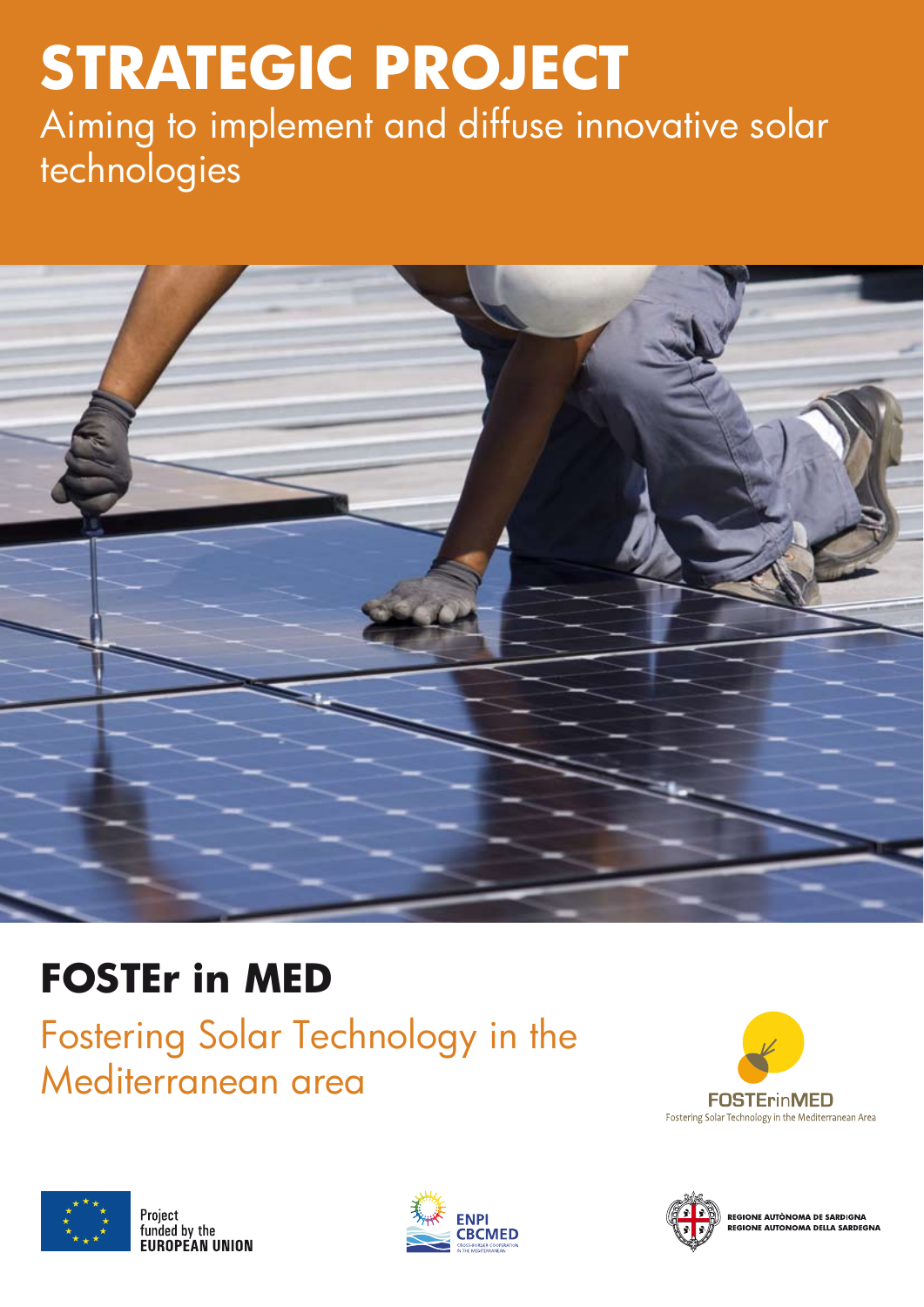## **The project in brief**

The Mediterranean region is characterized by the significant potential of solar energy. The sunlight time ranges from 2650 to 3400 hours per year with average radiation going up to 3200 kWh/m2 per year. Despite these favorable weather conditions, the development of solar energy in the Mediterranean area is still limited by technical, institutional, financial and market barriers. **FOSTEr in MED** intends to fully exploit the potential of solar technologies through the transfer of technical knowhow to actors of the sector (SMEs, engineers, students), the identification of best practices in the policy and regulatory fields and the implementation of five pilot projects aiming to equip public buildings with innovative solar photovoltaic plants.

## **Beneficiary**

University of Cagliari - Department of Civil Engineering, Environment and Architecture (Italy, Sardegna)

## **Partnership**

- Association of Mediterranean Chambers of Commerce and Industry (Spain, Cataluña) **1.**
- Chamber of Commerce of Cagliari, Special Agency Center of Services for Enterprises (Italy, Sardegna) **2 .**
- Confederation of Egyptian European Business Associations (Egypt, Al Iskandanyah) **3.**
- Industrial Research Institute (Lebanon) **4 .**
- Royal Scientific Society (Jordan, Al-Aqaba) **5 .**
- Chamber of Commerce and Industry of Tunis (Tunisia, Tunis) **6 .**
- Autonomous Region of Sardinia (Italy, Sardegna) **7 .**

## **Specific objective**

To transfer knowhow in the solar energy field, to implement a shared design methodology and to promote solar energy innovative technologies at civil society level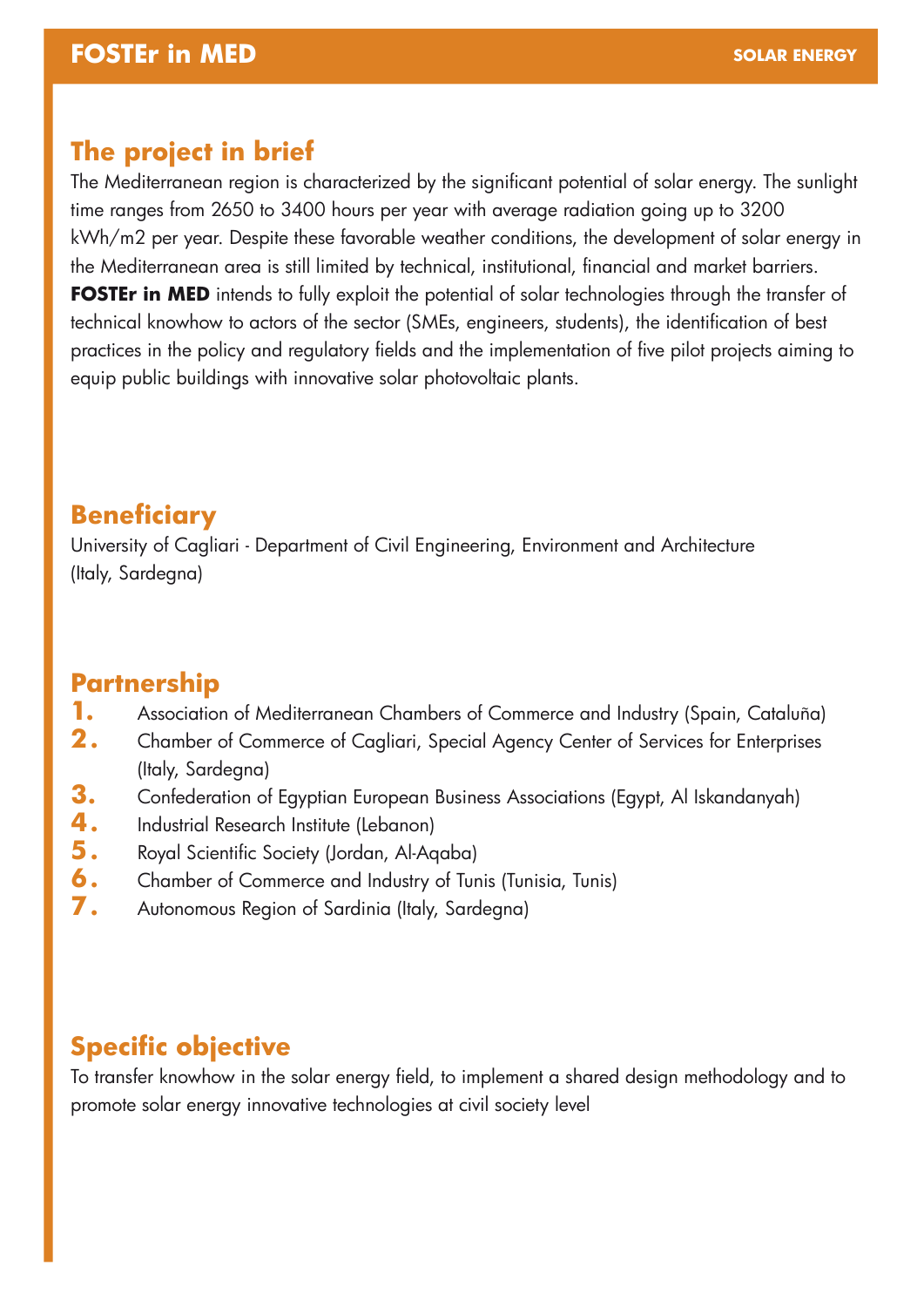#### **FOSTEr in MED**

#### **Expected results**

- Cultural and normative barriers, design and technical gap that can delay the diffusion of solar technologies identified through comprehensive context analysis
- Solar technologies and its technological trends promoted
- Local legislations on solar energy compared and common innovation proposals defined
- Design, architectural integration and installation competences transferred
- Solar energy consumption increased in 5 public buildings through 85 kWp of photovoltaic panels installed

#### **Main activities**

- Creation of 6 info points
- Networking between similar projects and initiatives
- Formulation of policy papers
- Training dedicated to 400 stakeholders (designers, SMEs/installers and university students) to transfer technical knowhow
- Information seminars to promote the benefits of solar technologies involving 350 citizens and 3500 students

### **Target groups**

- Designers (architects and engineers)
- SMEs

## **Final beneficaries**

- Citizens
- Local authorities